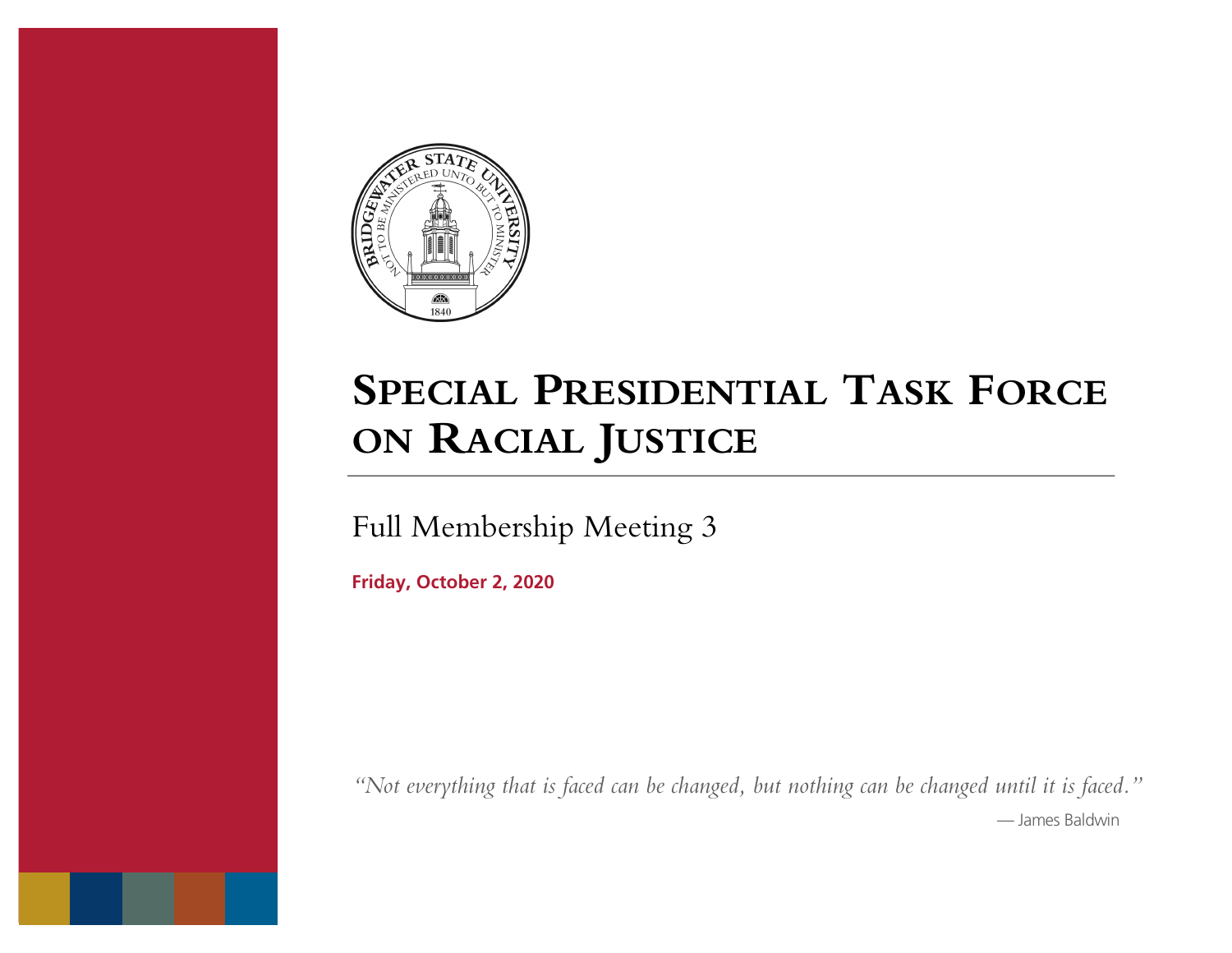## Welcome

**Subcommittees** 

Presentations

- Wrap Up

# **Today's Agenda**

**Welcome** 

*Mary Grant* 

 **Focusing & Framing the Work of Subcommittees**  *Carolyn Petrosino* 

 **Subcommittee Time Frames: Milestones & Anchor Points**  *Davede Alexander* 

 **Subcommittees: Key Questions & Next Steps**   *Mary Grant, Jakari Griffith, Sydné Marrow, Jill Beckwith* 

**Five-Minute Break / Stretch** 

## **Presentations**

 **Factbook & Other Institutional Research Data**  *Kate McLaren Poole* 

 **BSU Students of Color Student Success Focus Groups**  *Sabrina Gentlewarrior, Sydné Marrow* 

**Wrap-Up & Discussion**  *Mary Grant*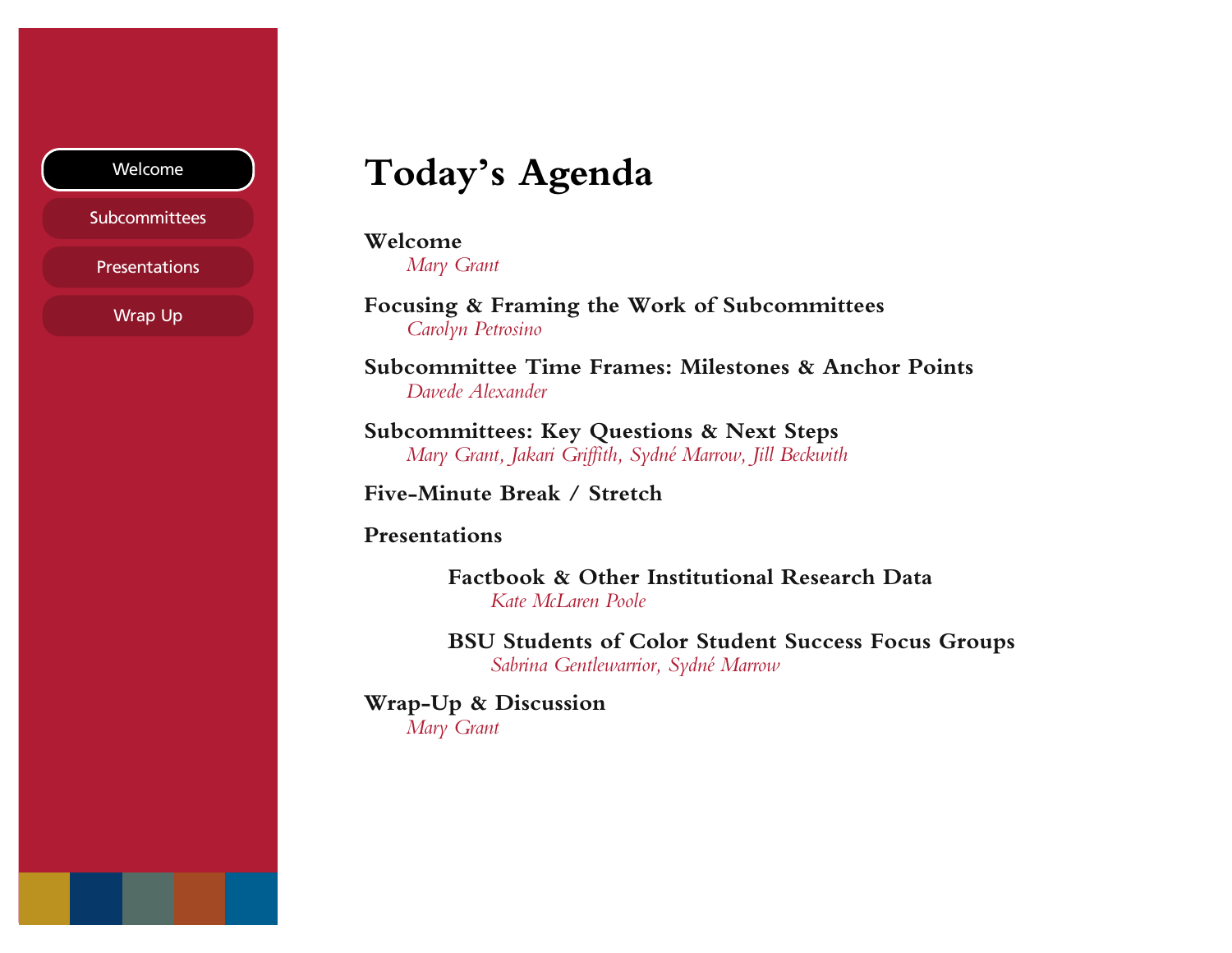## Welcome

**Subcommittees** 

Presentations

- Wrap Up

# **Framing Question**

 **What elements of policy, impeding racial equity practice, and culture are at Bridgewater State University?**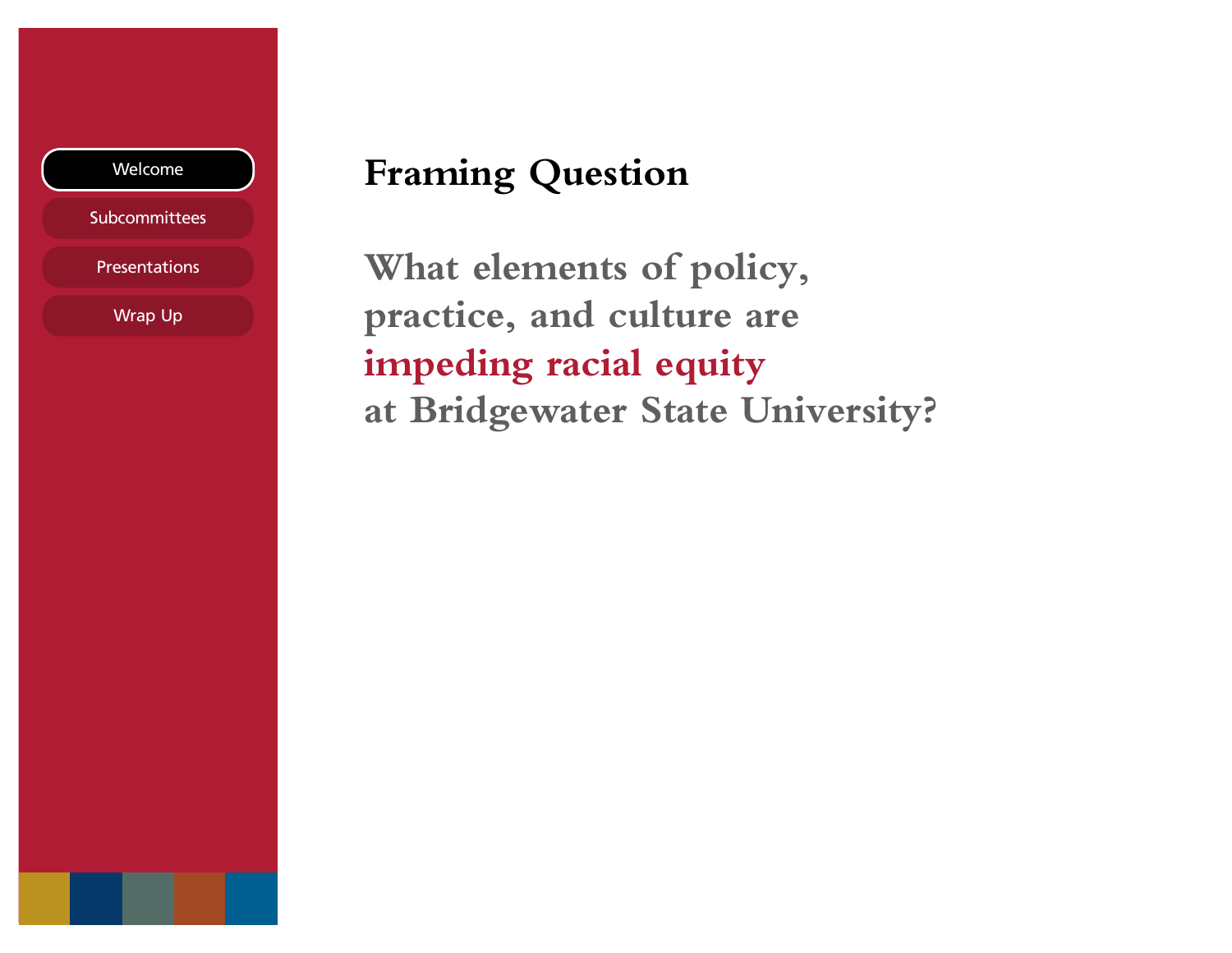Presentations

- Wrap Up

# Welcome **Focusing & Framing The Work of Subcommittees**

- **Mindfulness**
- **Balancing Effectiveness & Efficiency**
- **Self-Checking**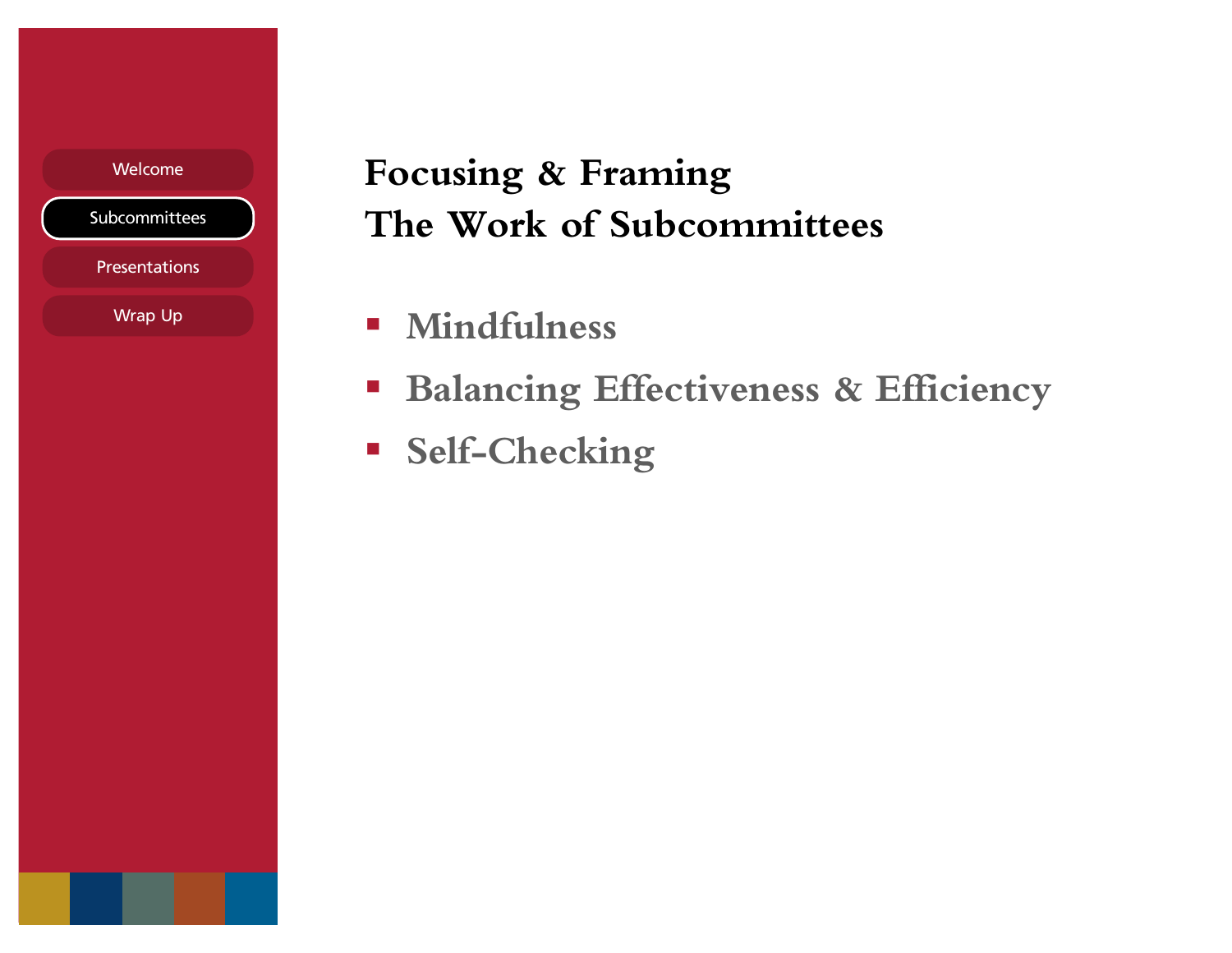**Presentations** 

- Wrap Up

# Welcome **Subcommittee Time Frames: Milestones & Anchor Points**

# **October**

Data collection and analysis, further exploration

# **November**

Data collection and analysis, further exploration

# **December**

Analysis, framing of preliminary findings

# **January**  Transition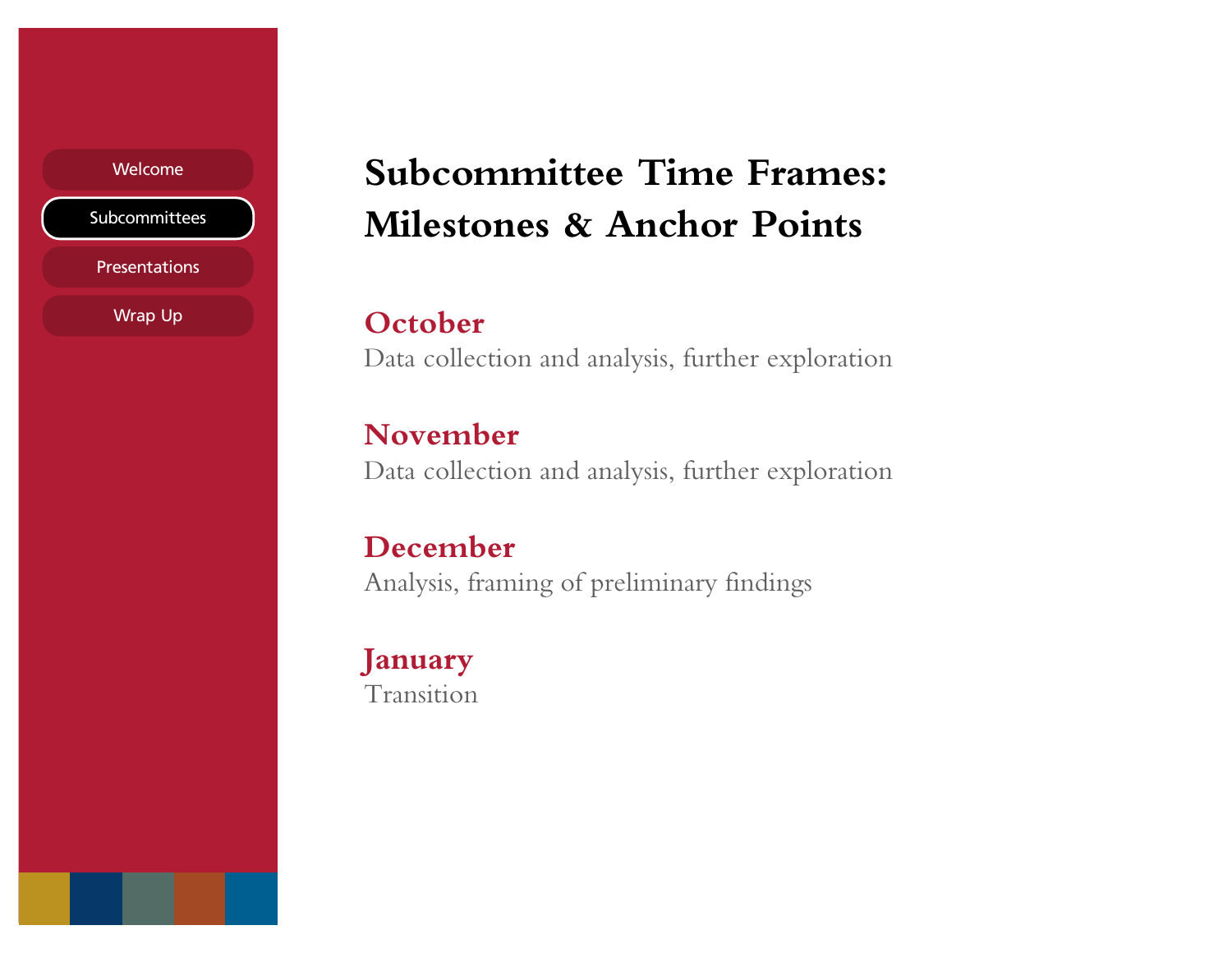Presentations

Wrap Up

# Welcome **Subcommittee Membership (RJTF Only)**  *as of 9/18/20*

## **Curricula and Co-Curricula**

 - Jenny Shanahan, Co-Chair Diana Fox, Co-Chair Keith Abaka (S)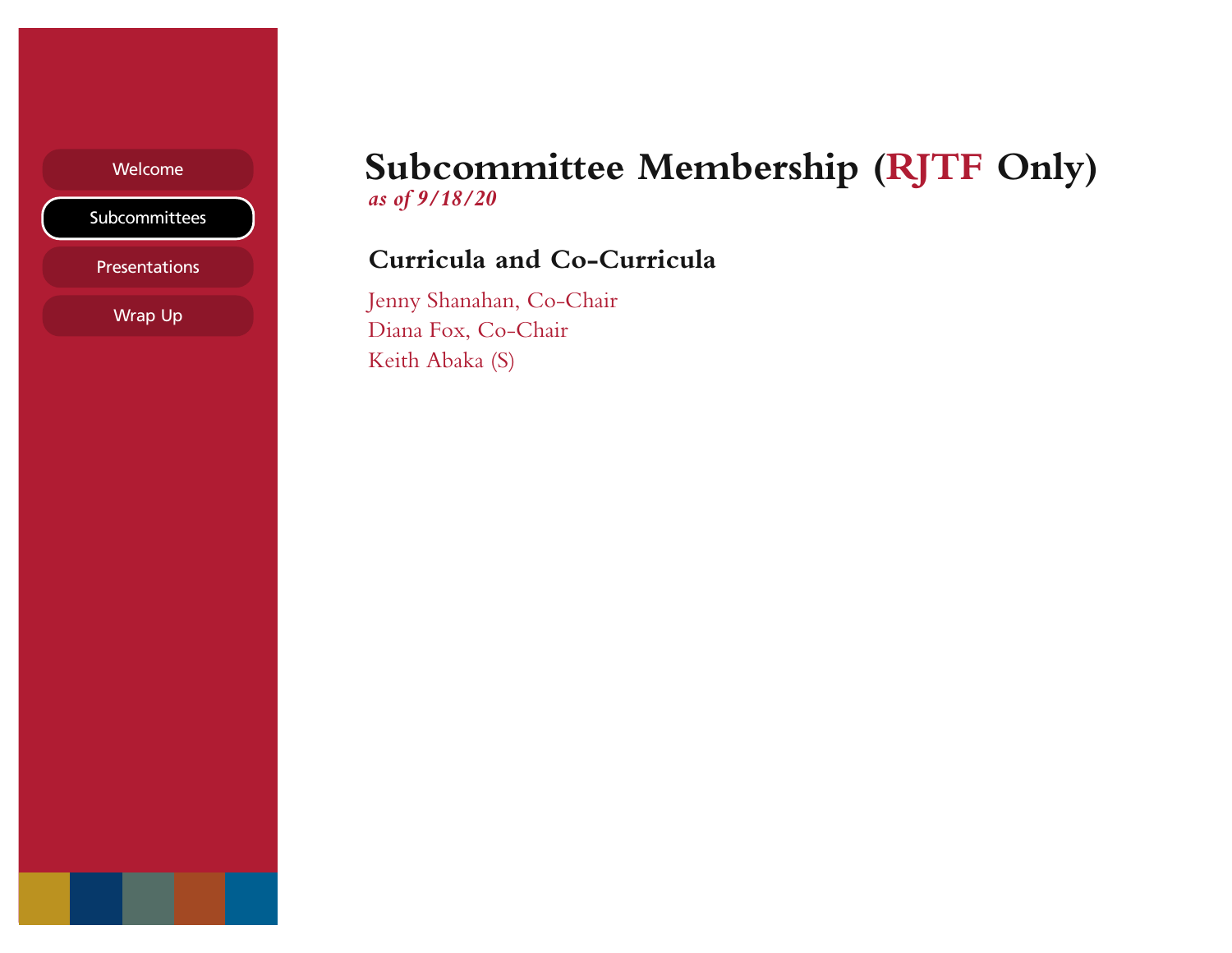**Presentations** 

- Wrap Up

# Welcome **Subcommittee Membership**  *as of 10/2/20*

## **Curricula and Co-Curricula**

 Jenny Shanahan, Co-Chair Angelo Lopes Barbosa Diana Fox, Co-Chair Keith Abaka (S) Arnaa Alcon Emily Cuff (S) Lee Forest Kevin McGowan Samuel Serna Otalvaro Denine Rocco Wendy Champagnie Williams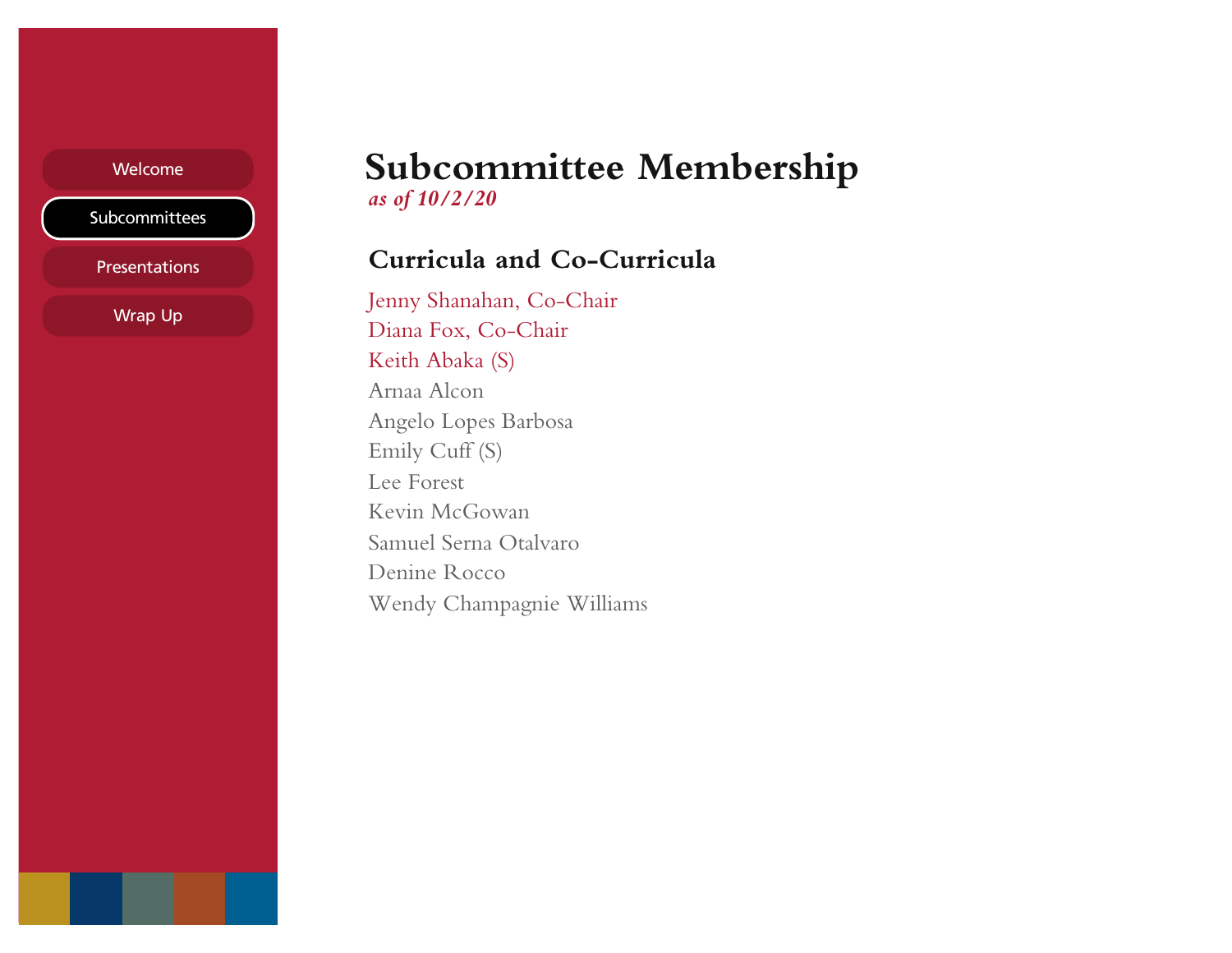Presentations

Wrap Up

# Welcome **Subcommittee Membership (RJTF Only)**  *as of 9/18/20*

## **BSU Workforce**

 - Jibril Solomon, Co-Chair Diane Bell, Co-Chair Glenn Gonsalves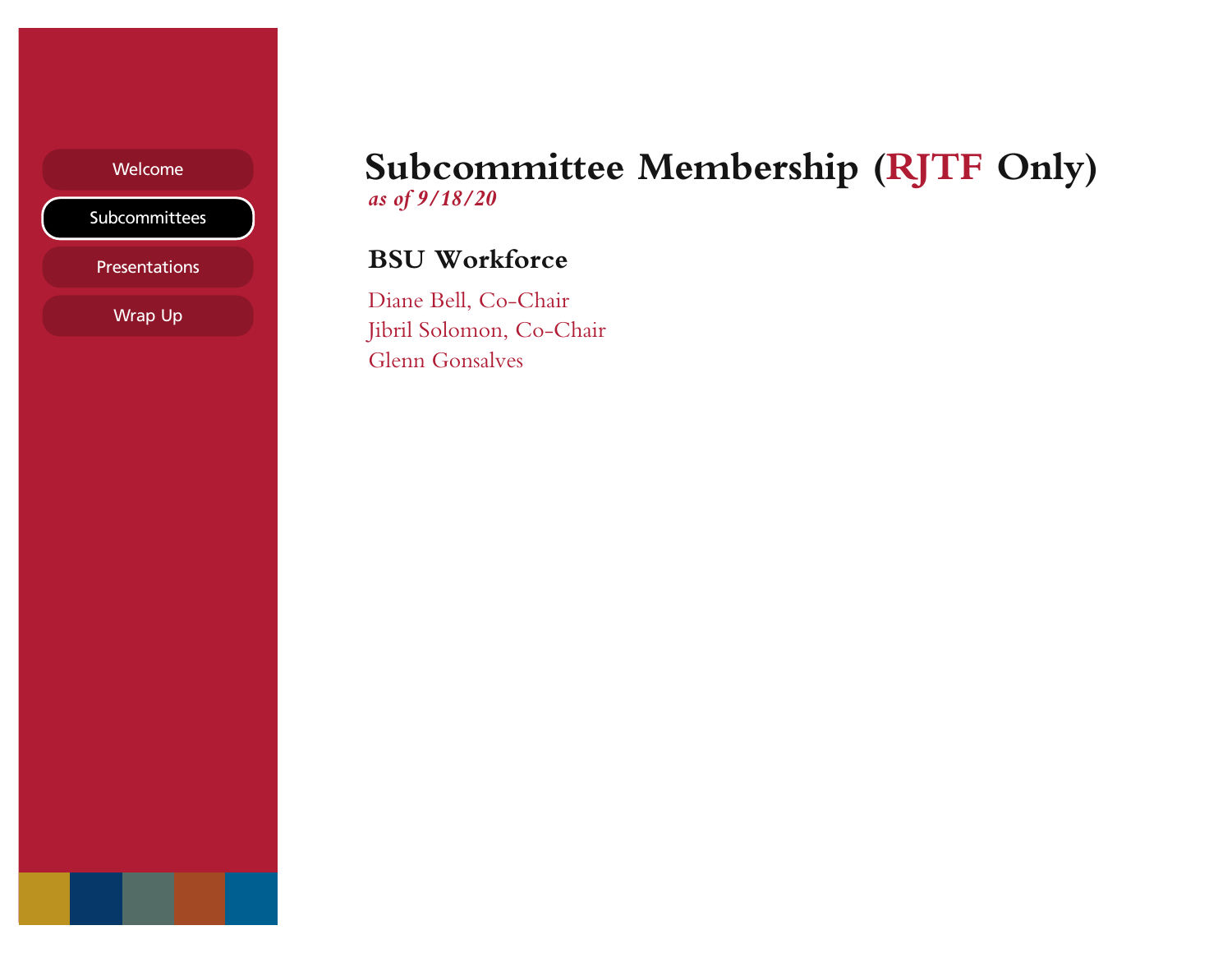Presentations

Wrap Up

# Welcome **Subcommittee Membership**  *as of 10/2/20*

## **BSU Workforce**

 - Jibril Solomon, Co-Chair Diane Bell, Co-Chair Michelle Arnel (S) Jeanean Davis-Street Vinny DeMacedo Shawn Flynn Glenn Gonsalves Jo Hoffman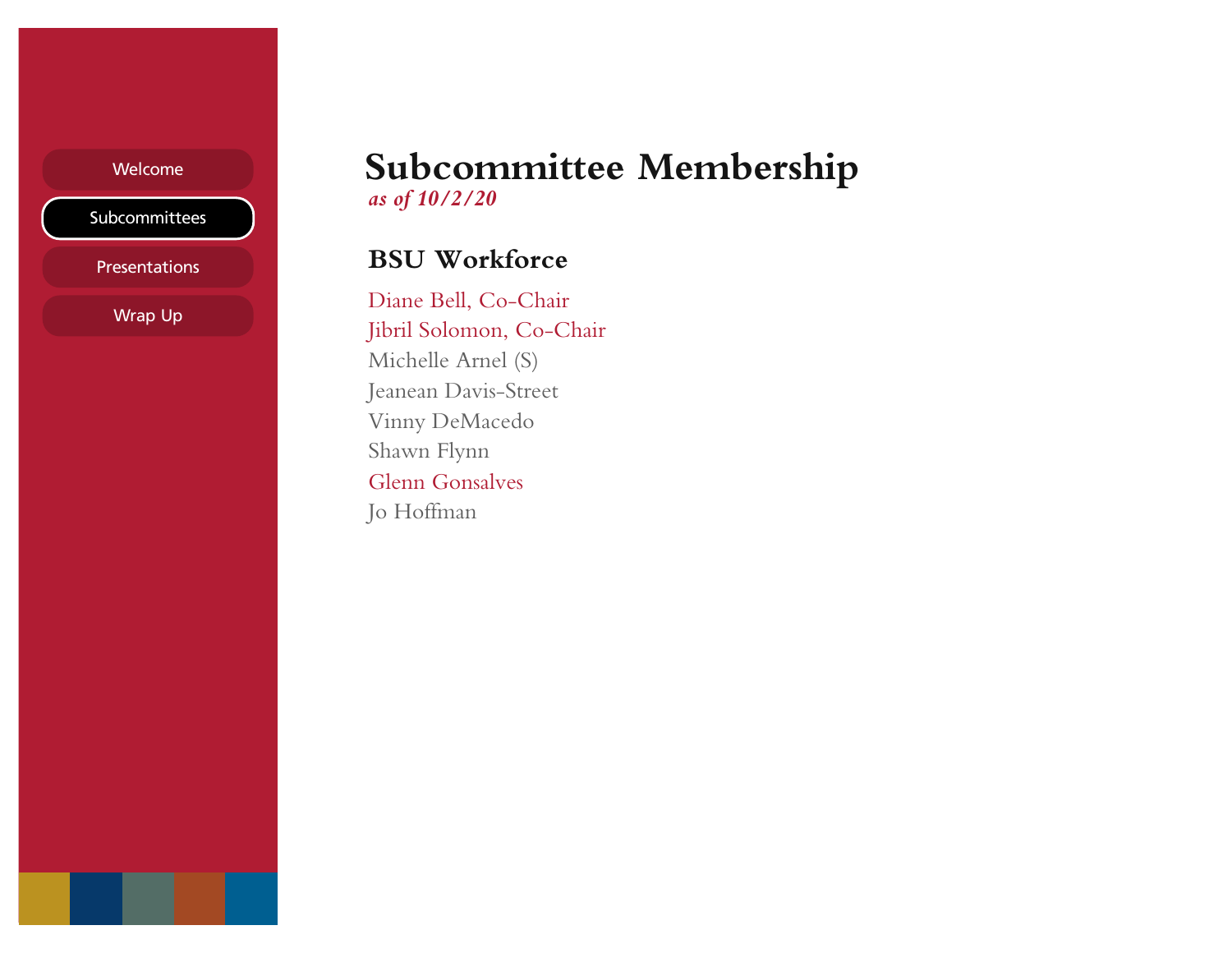**Presentations** 

Wrap Up

# Welcome **Subcommittee Membership (RJTF Only)**  *as of 9/18/20*

# **Opportunities for Faculty, Staff, and Students Education, Training, and Continued Learning**

 - Joyce Rain Anderson, Co-Chair Tiffany Harriott (S) Sabrina Victor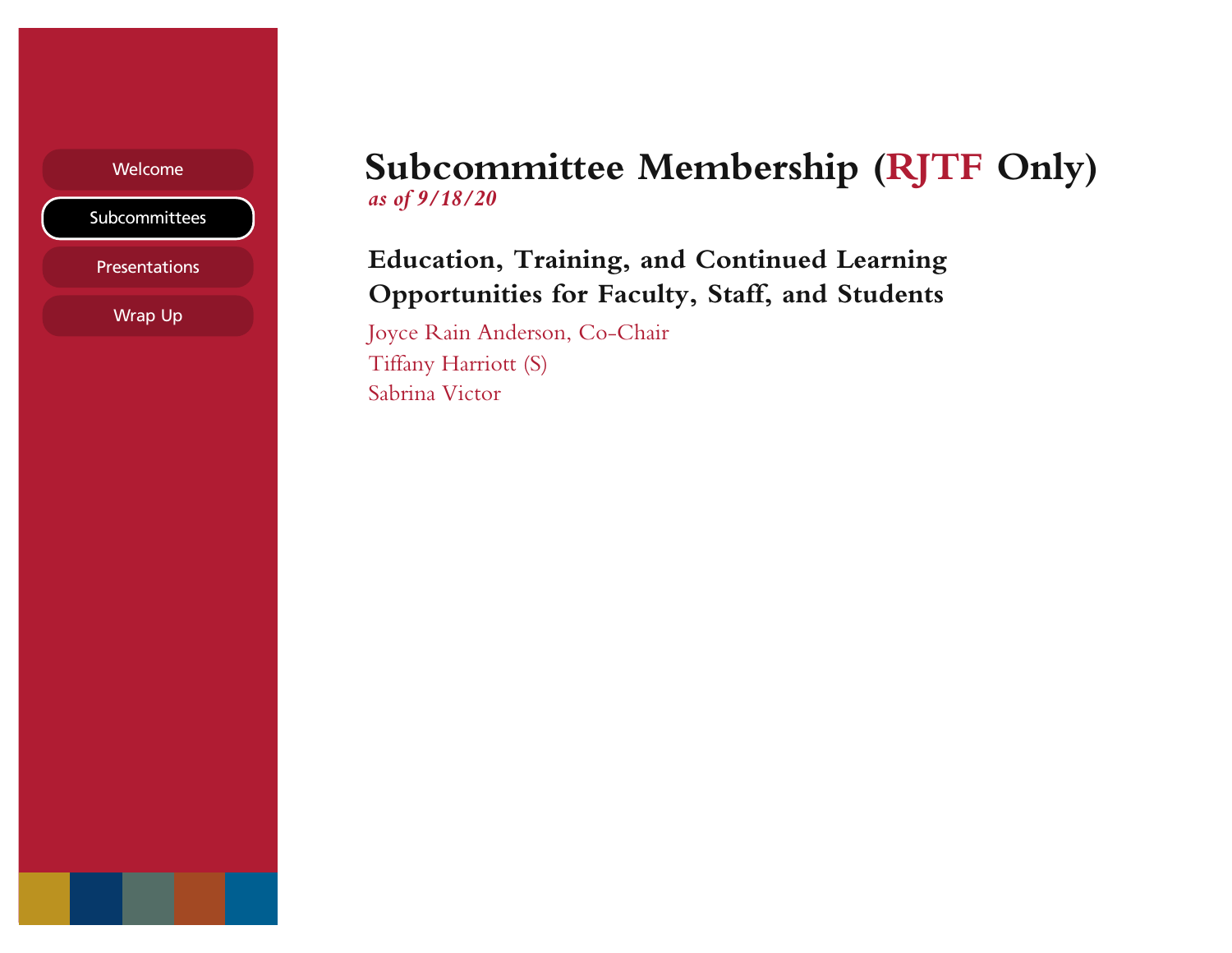**Presentations** 

- Wrap Up

# Welcome **Subcommittee Membership**  *as of 10/2/20*

# **Opportunities for Faculty, Staff, and Students Education, Training, and Continued Learning**

 Joyce Rain Anderson, Co-Chair Jabbar Al-Obaidi, Co-Chair Mike Froio Tiffany Harriott (S) Rita Miller Luis Paredes Brian Salvaggio Sabrina Victor Judith Willison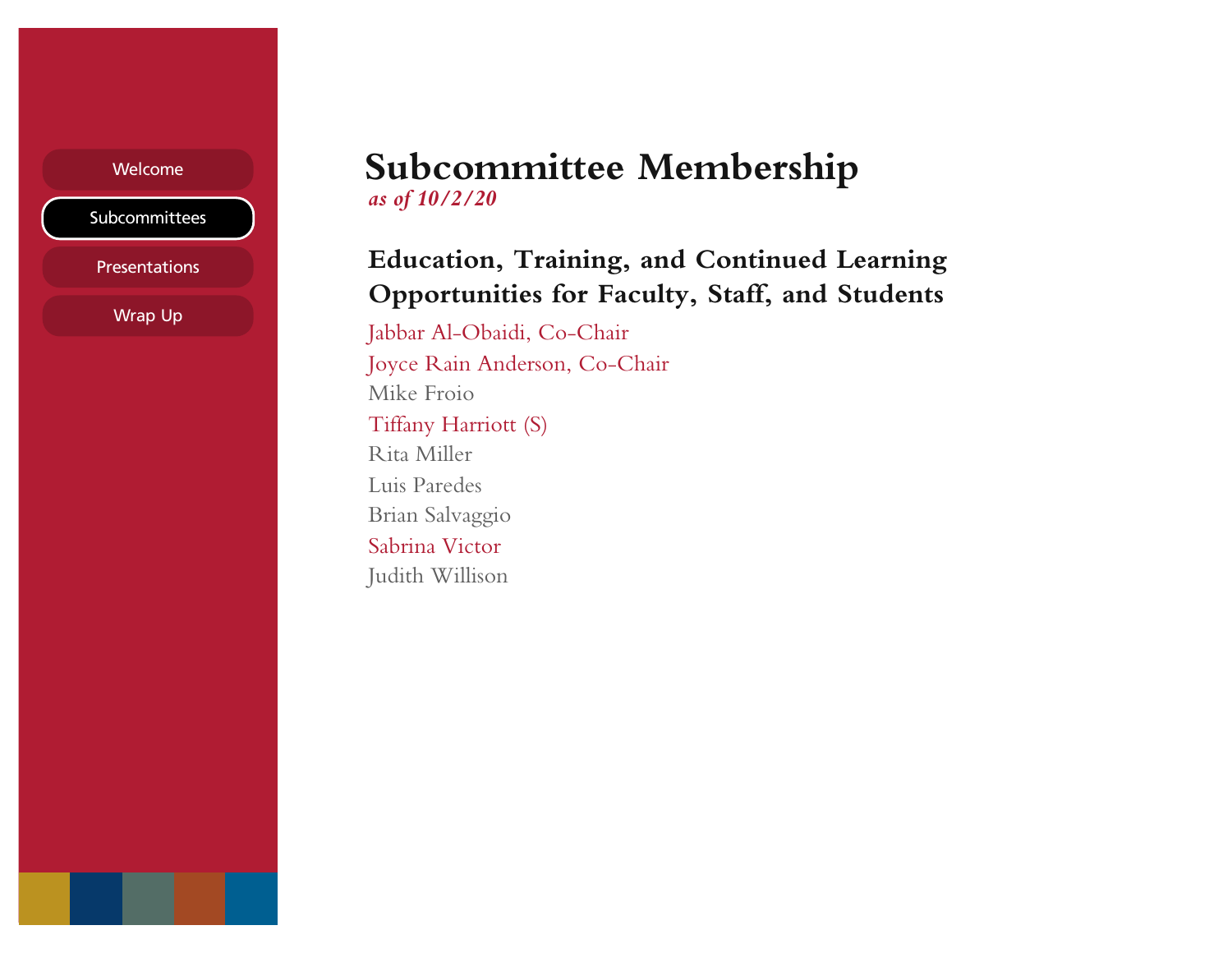Presentations

- Wrap Up

# Welcome **Subcommittee Membership (RJTF Only)**  *as of 9/18/20*

## **Investing in and Supporting Students**

Sabrina Gentlewarrior, Co-Chair Emily Portela, Co-Chair Joe Oravecz Marquis Taylor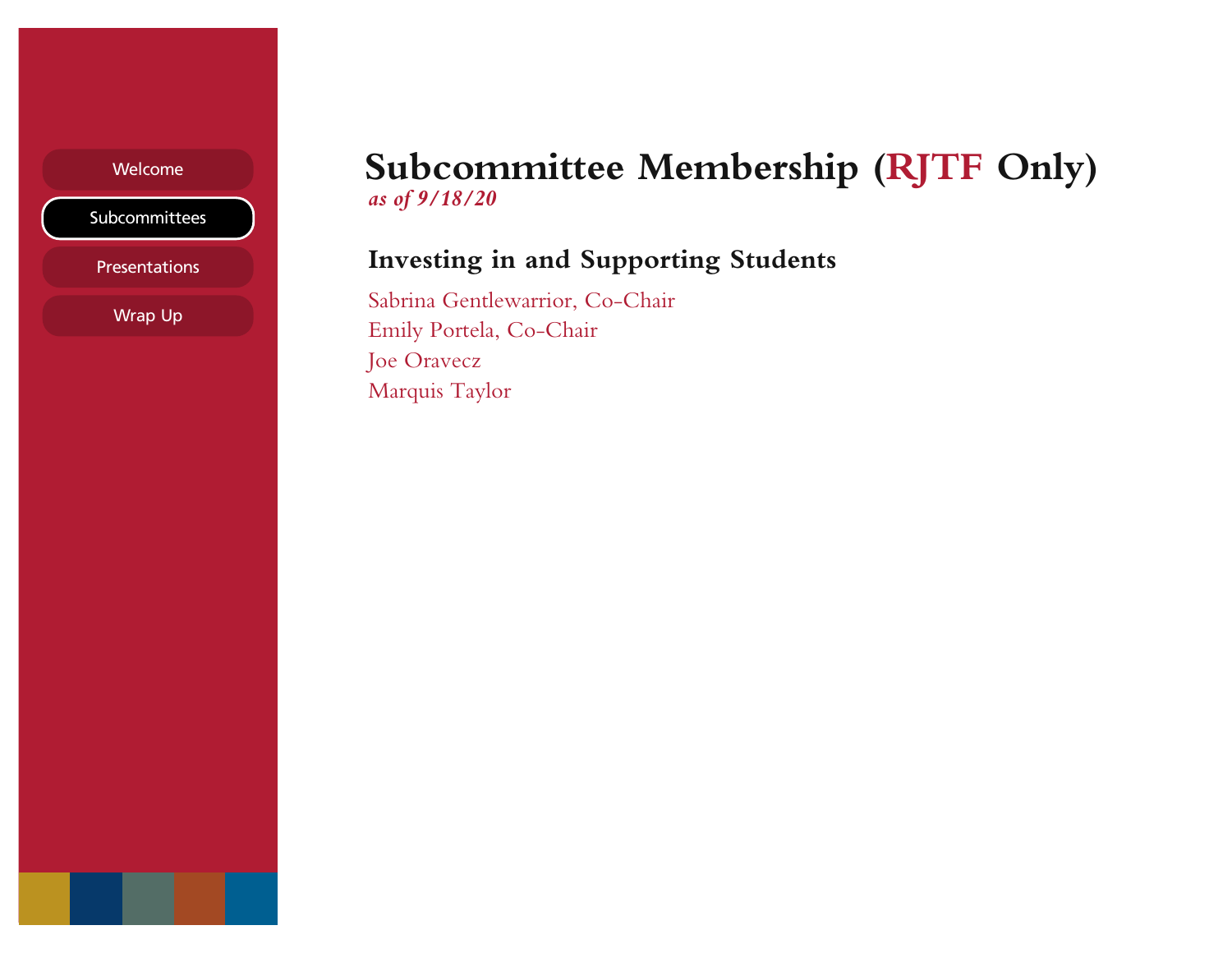**Presentations** 

- Wrap Up

# Welcome **Subcommittee Membership**  *as of 10/2/20*

## **Investing in and Supporting Students**

 Anna Rice (S, RJTF Vice Chair) Sabrina Gentlewarrior, Co-Chair Emily Portela, Co-Chair Laura Biechler Elizabeth Ching-Bush Cecilia DeOliveira Emily Field Reid Higginson Jill Lucchetti Joe Oravecz Luis Pires (S) Marquis Taylor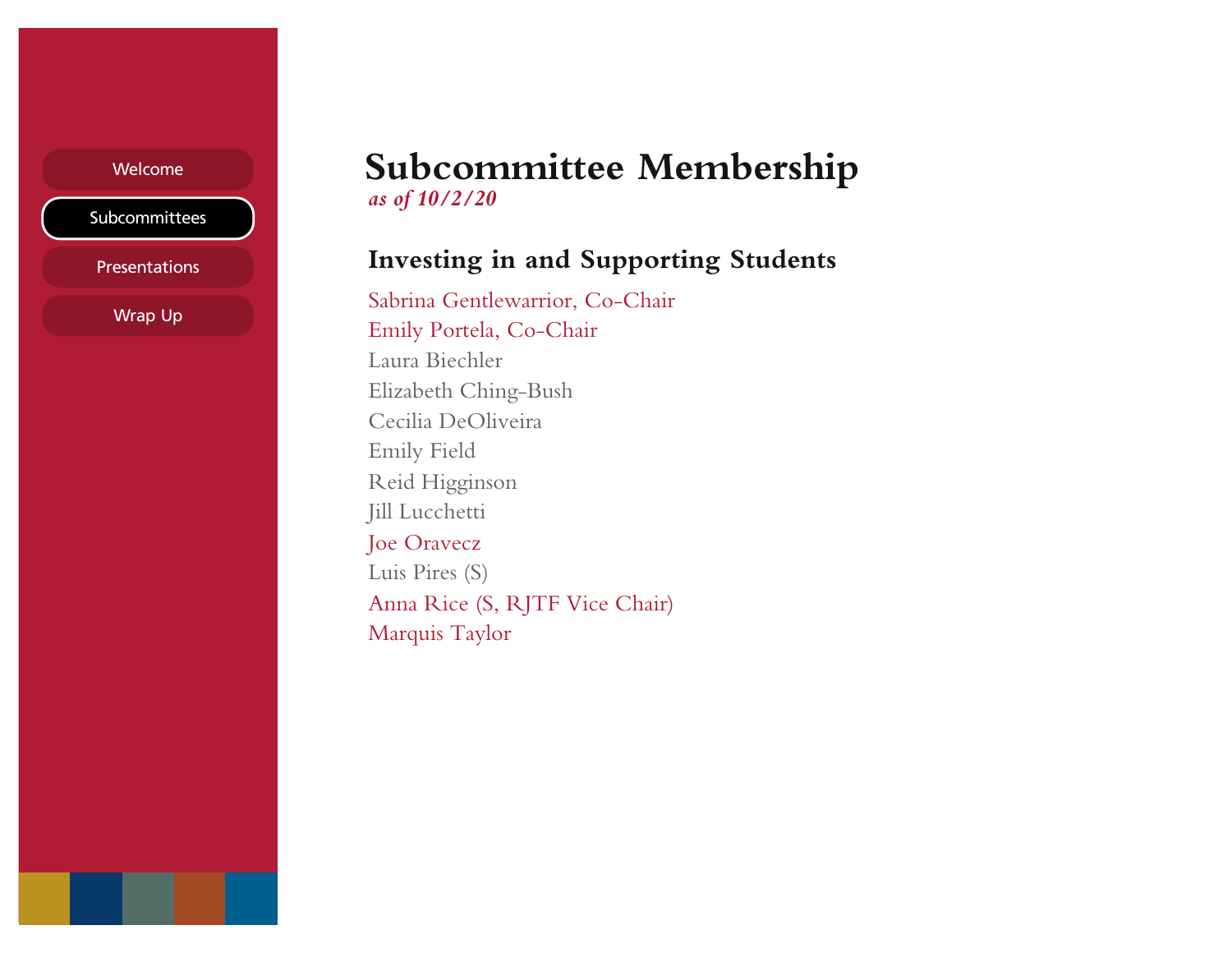Presentations

Wrap Up

# Welcome **Subcommittee Membership (RJTF Only)**  *as of 9/18/20*

## **Police and Public Safety**

 Mike King, Co-Chair - Brenda Molife, Co-Chair Mary Ankomah George Gurley David Tillinghast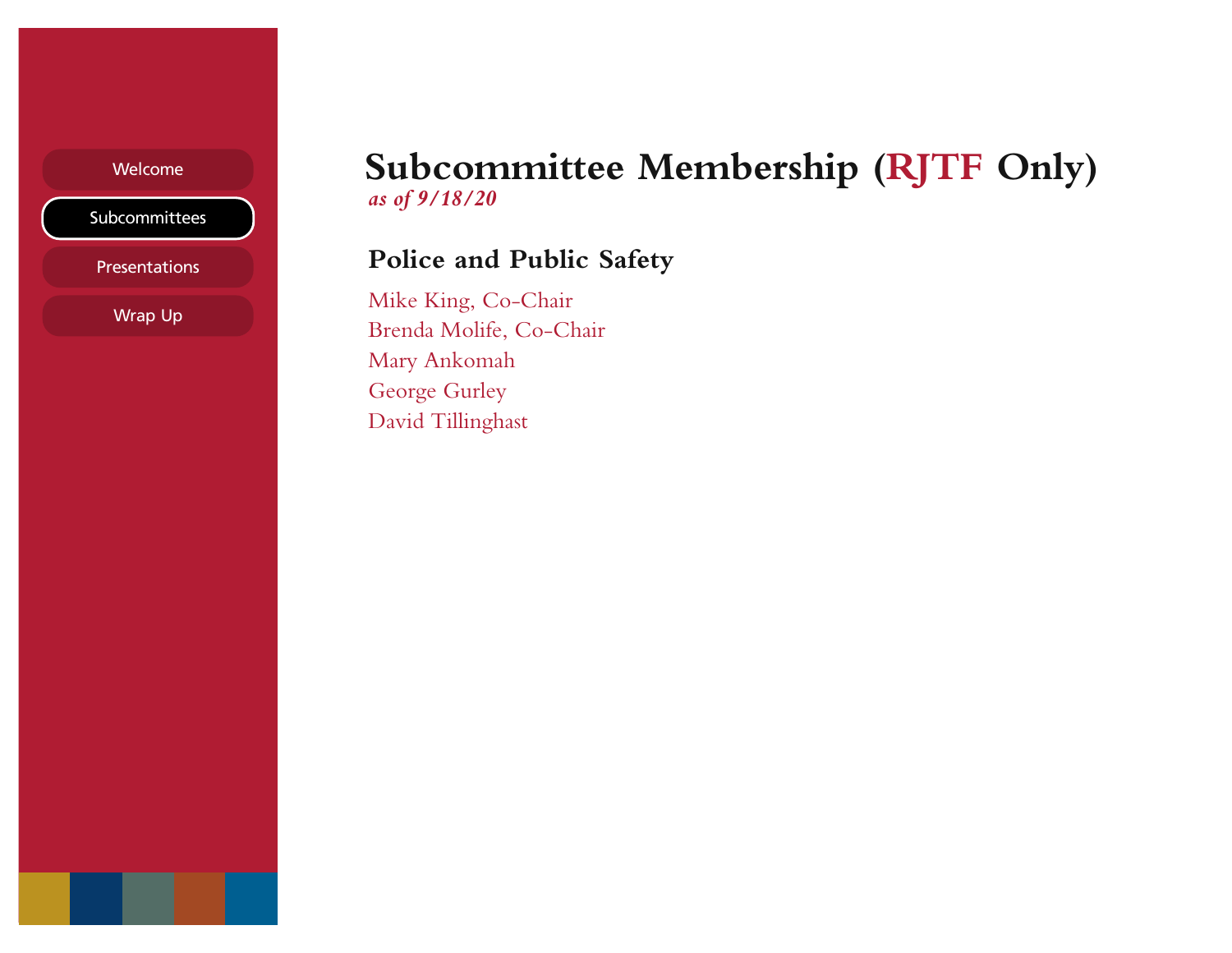Presentations

Wrap Up

# Welcome **Subcommittee Membership**  *as of 10/2/20*

## **Police and Public Safety**

 Mike King, Co-Chair - Brenda Molife, Co-Chair Mary Ankomah Javaun Dixon (S) Laura Gross George Gurley Tina Mullone Donna Schiavo David Tillinghast Michael Walsh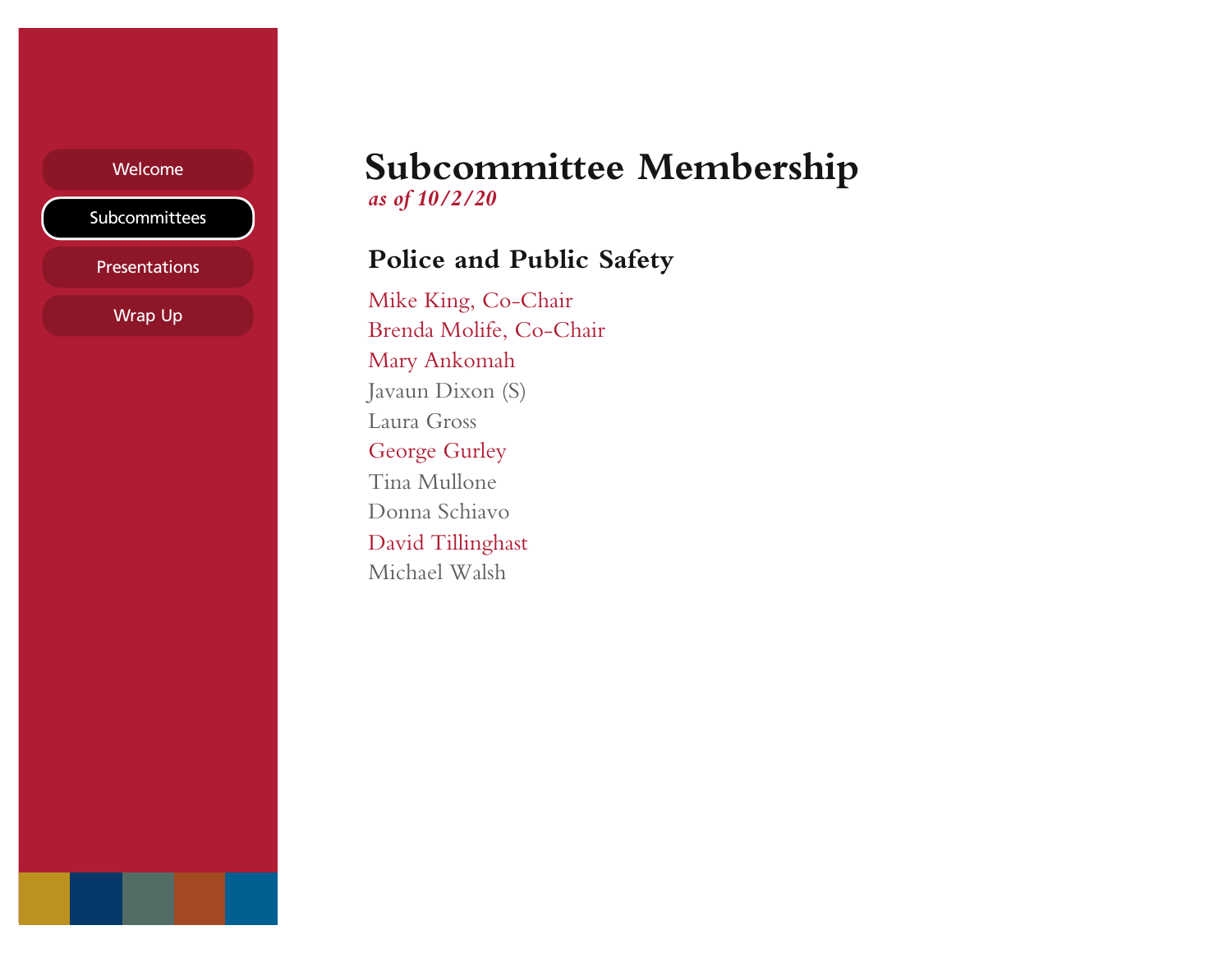**Presentations** 

- Wrap Up

# Welcome **Subcommittee Membership (RJTF Only)**  *as of 9/18/20*

# **Creating a Place for Ongoing Support, Problem Solving, Reporting Resolution, and Response**

 Pam Russell, Co-Chair Gabriella Rivera, Co-Chair (S) T.J. Hairston (S) Mingy Penha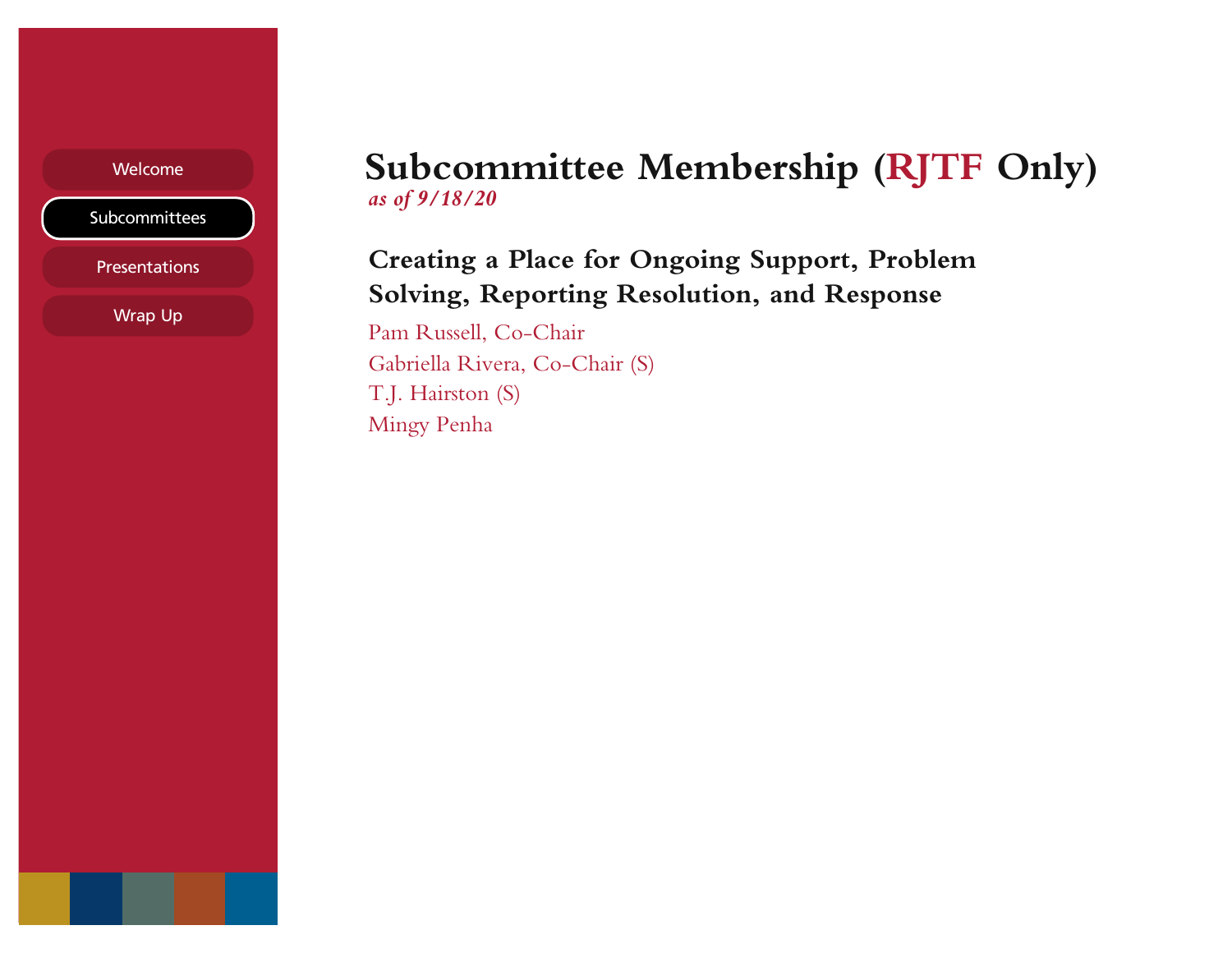**Presentations** 

- Wrap Up

## Welcome **Subcommittee Membership**  *as of 10/2/20*

# **Creating a Place for Ongoing Support, Problem Solving, Reporting Resolution, and Response**

 Pam Russell, Co-Chair Gabriella Rivera, Co-Chair (S) D. Demers Michael DeValve T.J. Hairston (S) Mingy Penha Keri Powers Jennifer Thibodeau Peter Wiernicki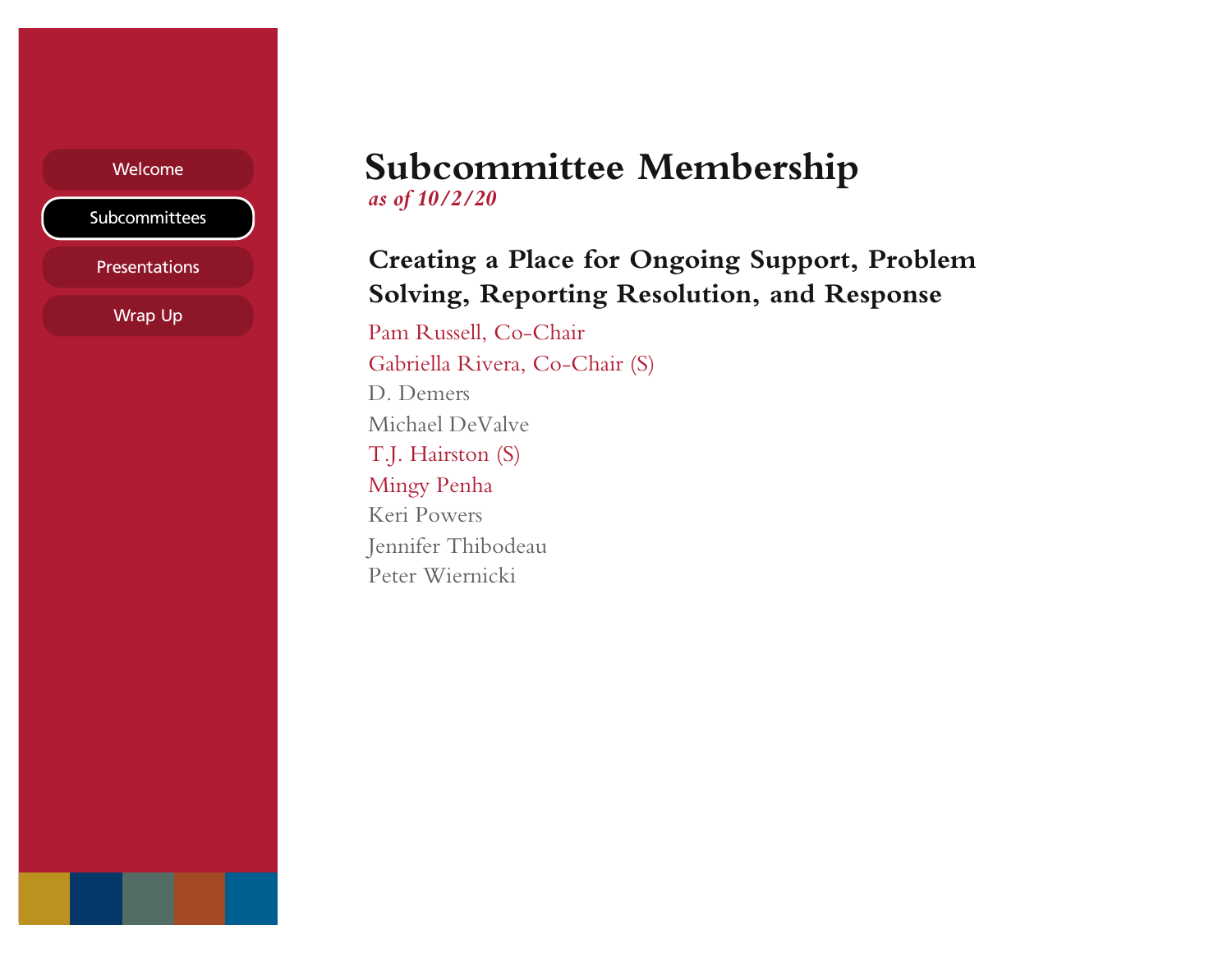**Presentations** 

- Wrap Up

# Welcome **Divisional Liaisons for RJTF Data & Policies**

 Elizabeth Ching-Bush, Student Affairs & Enrollment Management Sydné Marrow, Student Success and Diversity Kelley Baran, Information Technology Alison Costa, Human Resources & Talent Management Greg DeMelo, Finance Stefanie Eaton, Operations Eileen O'Sullivan, Marketing and Communications John Paganelli, Outreach and Engagement Jenny Shanahan, Academic Affairs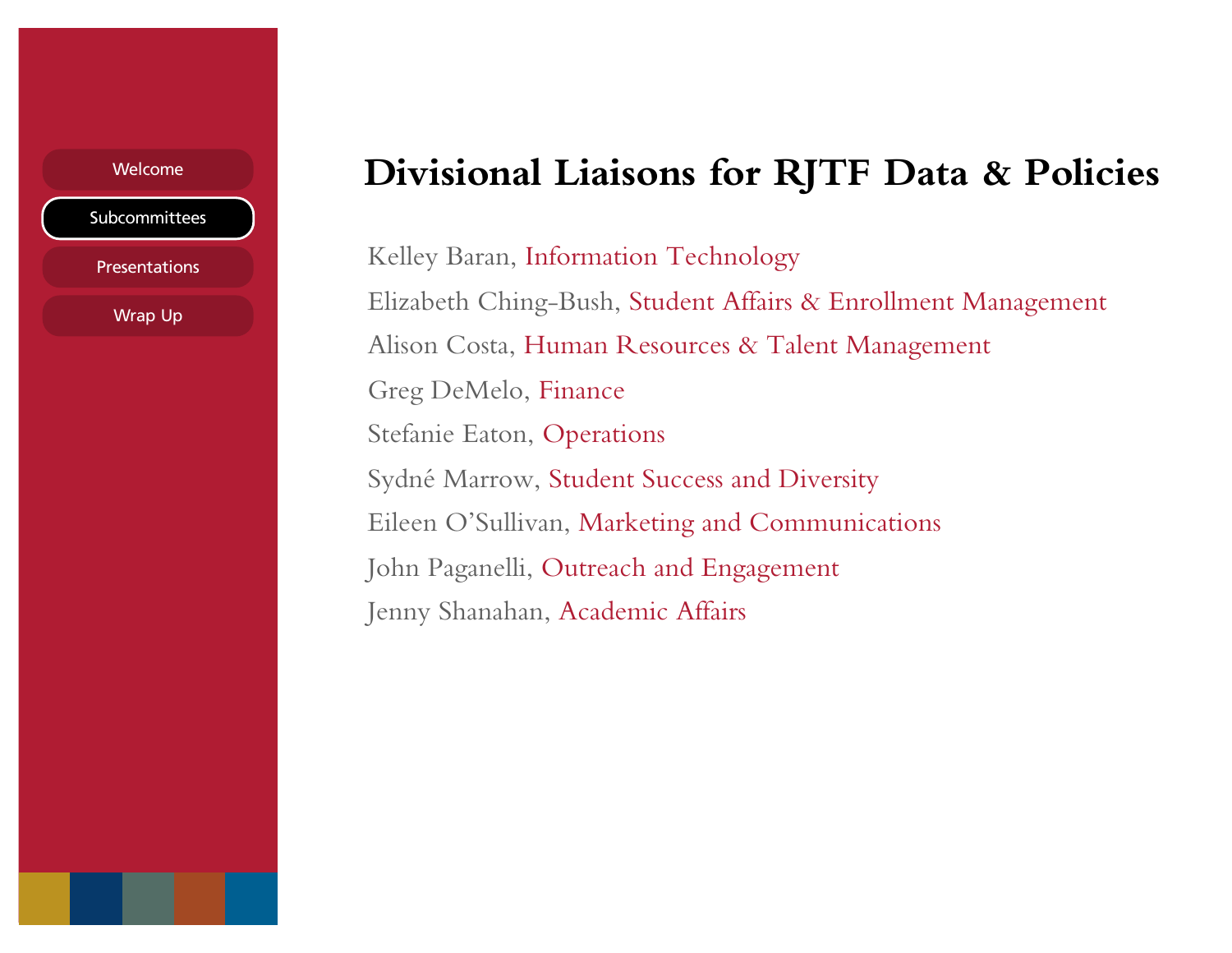**Presentations** 

- Wrap Up

# **Key Questions & Next Steps**  Welcome **Subcommittees:**

- **Budget, resources, and external assistance**
- **Collaboration among committees**
- **Communications and information sharing**
- **Participation in and promoting racial justice educational opportunities and events**
- **Community engagement Looking beyond BSU**
- **Process for data and policy requests / divisional liaisons**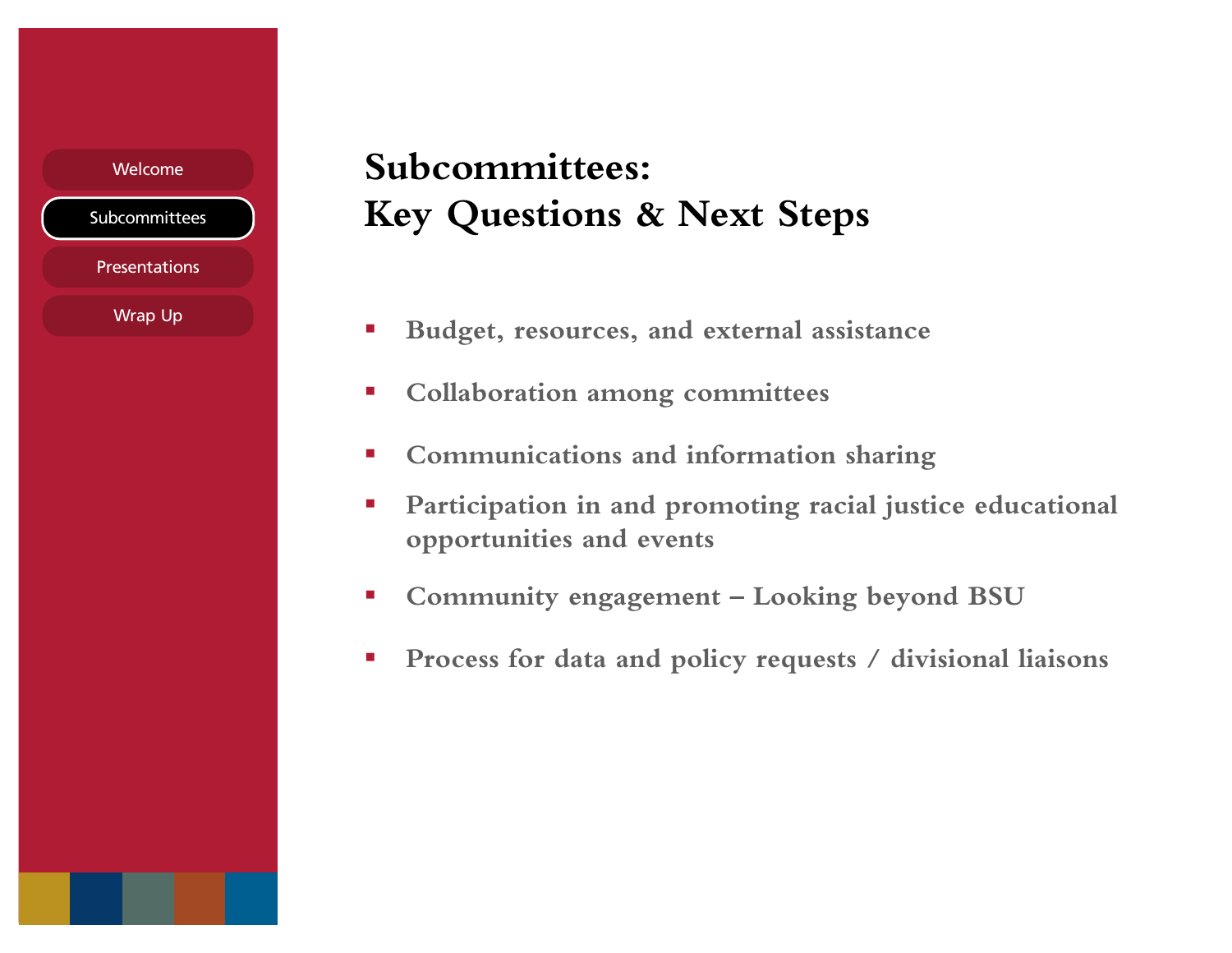Presentations

- Wrap Up

# Welcome **Five-Minute Break / Stretch**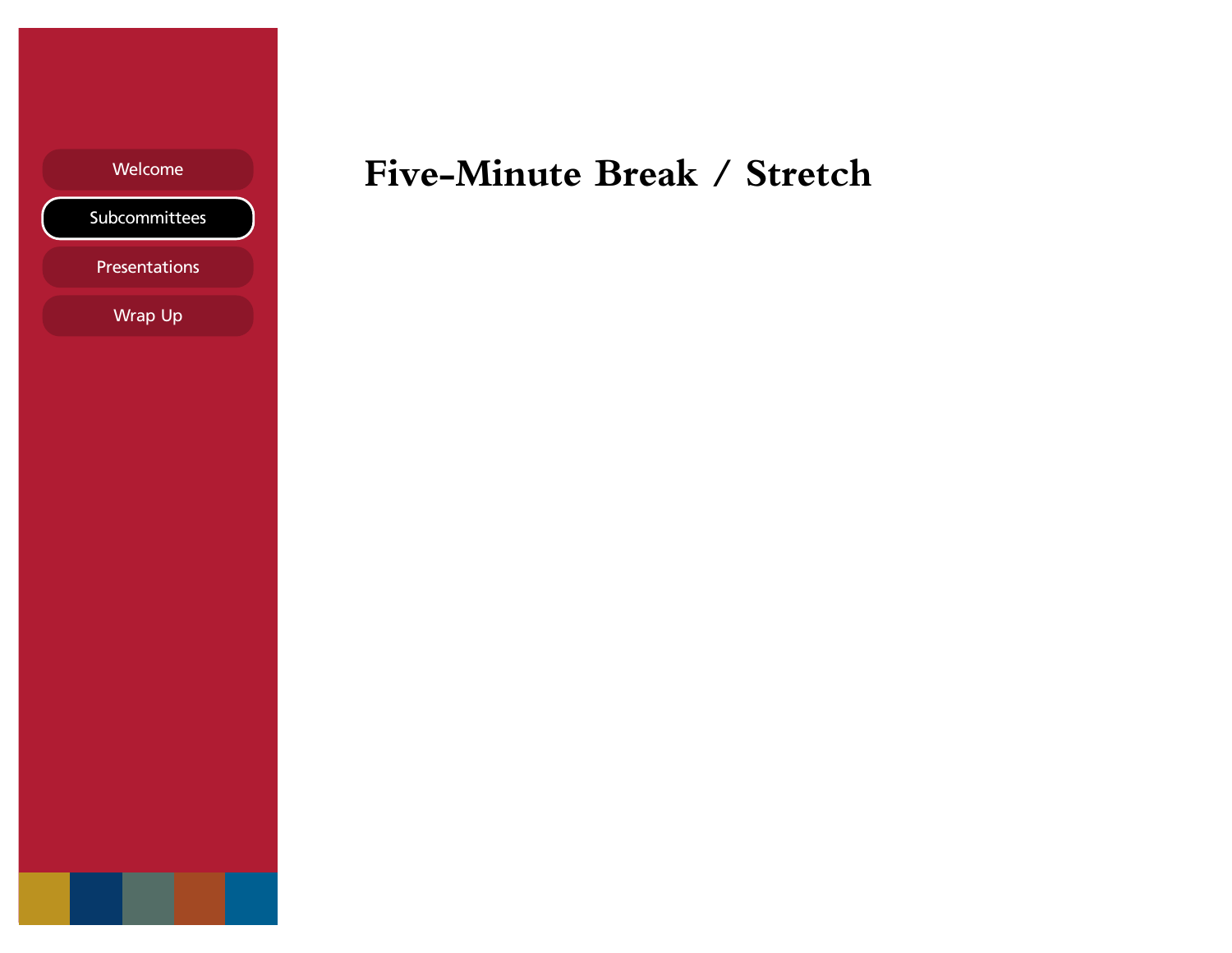## Welcome

**Subcommittees** 

Presentations

Wrap Up

# **Presentations**

# **Factbook & Other Institutional Research Data**

 *Kate McLaren-Poole, Director of Institutional Research* 

# **BSU Students of Color Student Success Focus Groups**

 *Sabrina Gentlewarrior, Vice President for Student Success & Diversity Sydné Marrow, Director, Lewis and Gaines Center for Inclusion & Equity*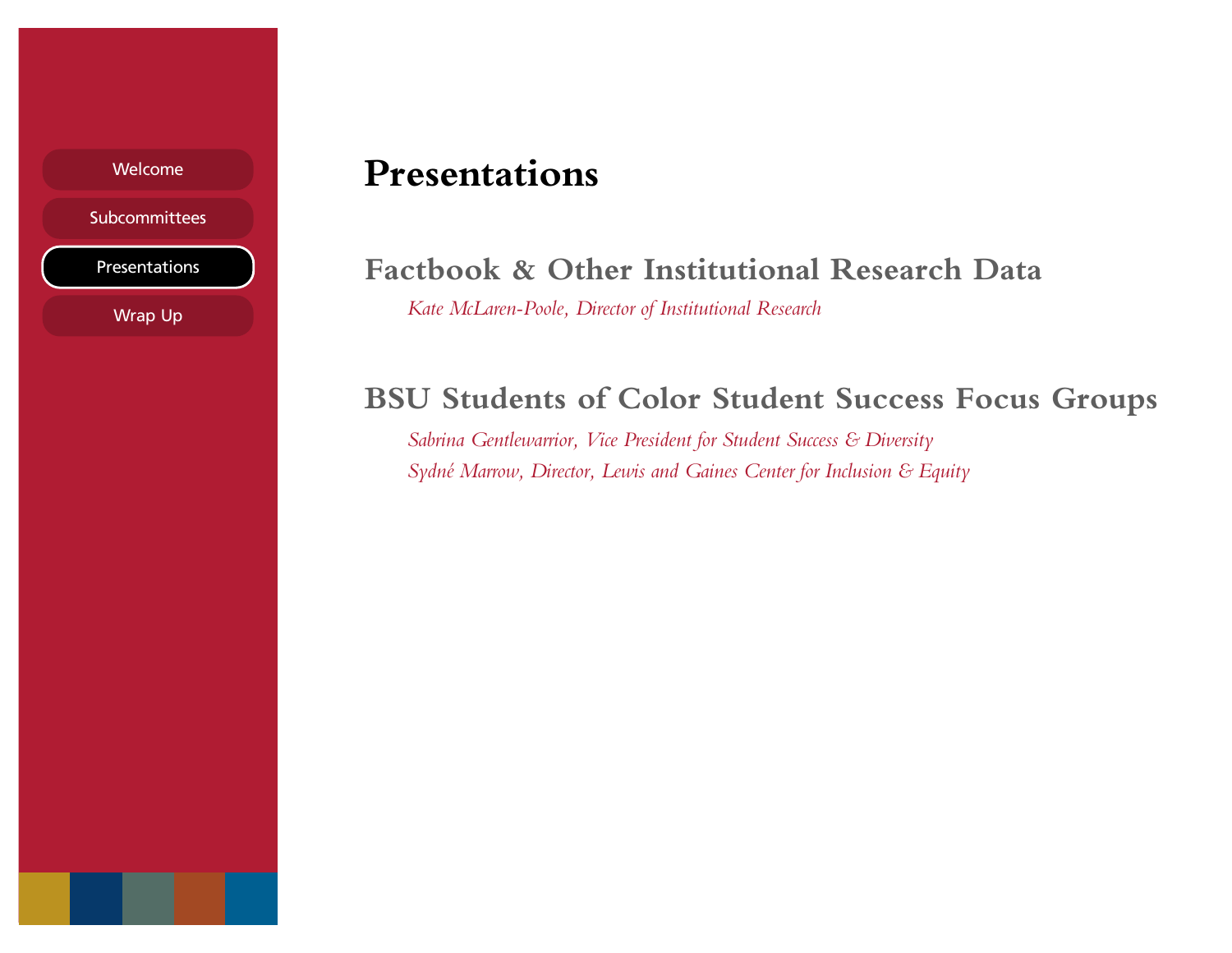| Welcome |  |
|---------|--|
|         |  |
|         |  |

Presentations

- Wrap Up

# **Wrap-Up & Discussion**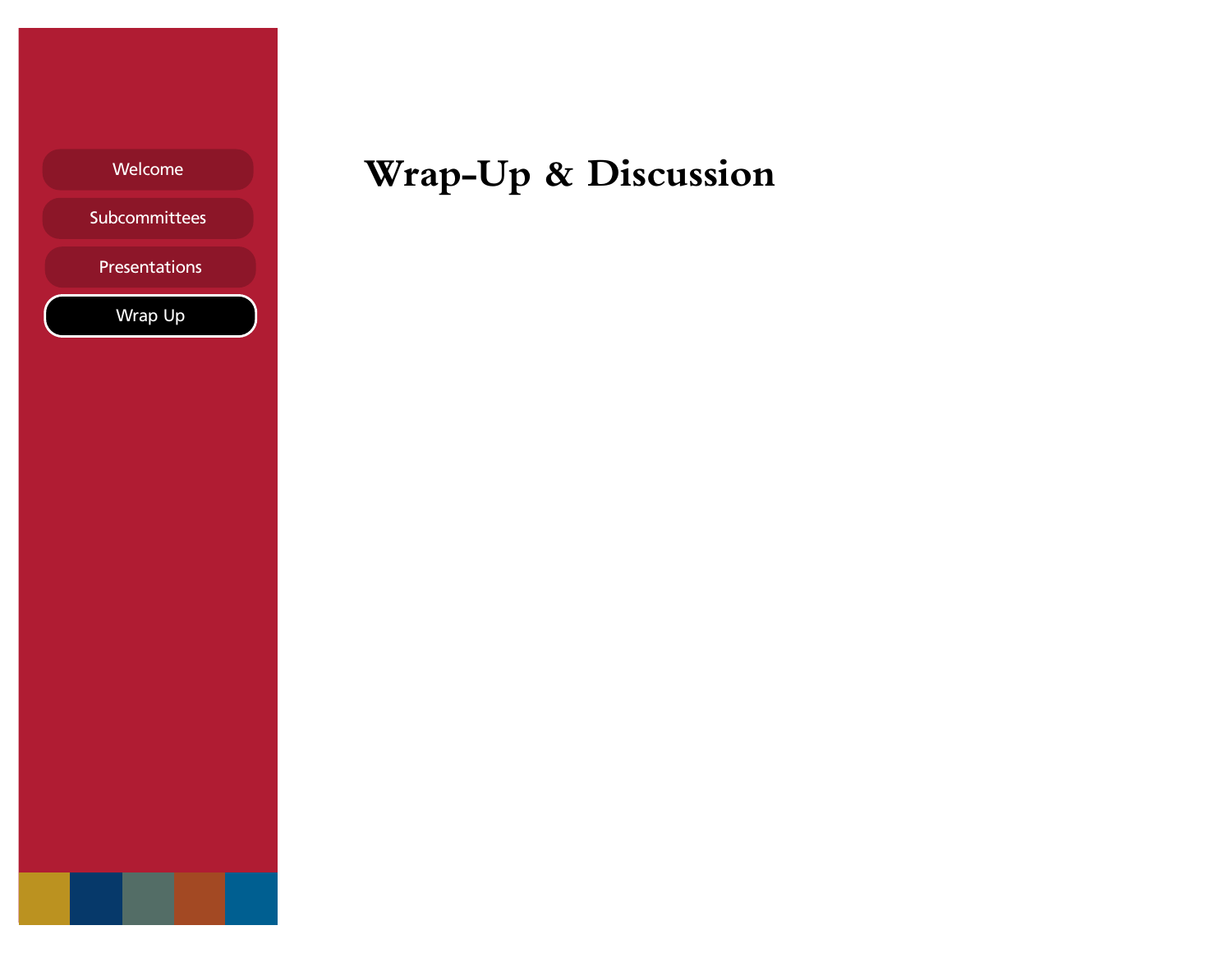

**Presentations** 

- Wrap Up

# **Key Dates & Resources**

**Indigenous People's Week**  October 5-9

# **Indigenous History Conference**

<www.bridgew.edu/event/indigenous-history-conference>

 **Racial Justice at BSU**  <www.bridgew.edu/racial-justice>

**BSU Votes**  <www.bridgew.edu/bsuvotes>

**Next RJTF Meeting**  October 16